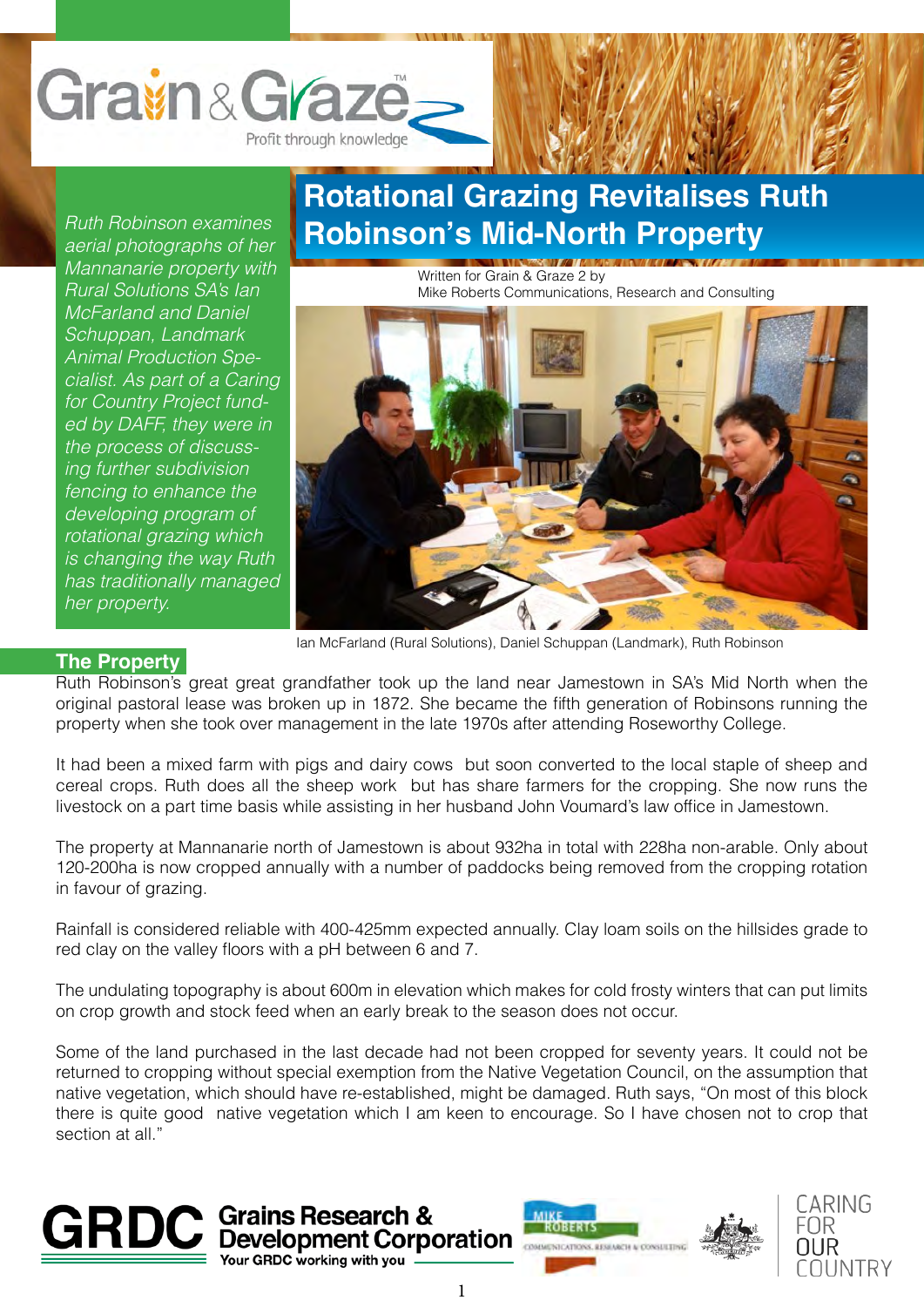

### **Livestock operation**

The self-replacing Merino flock consists of 1180 ewes mated to pure Merino rams. Some years ago, Ruth thought that the decline in Merino numbers in Australia would see people seeking replacement stock when the situation reversed and decided to be in a position to capitalize on that opportunity. Her aim is for wool production and surplus sheep in the form of wether lambs, cull ewe hoggets and cast for age ewes.

November shearing time is not her preference due to problems with grass seeds but is dictated by availability of shearers. "It would be ideal to have them shorn by mid October but I manage by having the sheep in spray topped paddocks or sown pasture paddocks leading up to shearing."

"Lambing is in June-July which allows me to have the ewes heavily pregnant outside of the real pressure time which is Feb-April. That is when we have the lowest availability of feed. It is always a trade off. The traditional time, April-May, has good weather for dropping lambs but it does mean that ewes are heavily pregnant when feed is scarce."

### **Drivers for change**

#### **Weeds**

Broadleaf weeds like wild geranium and thistles had begun to dominate pastures. "Spraying out the geranium only seemed to make the problem worse in subsequent years. Spraying caused baring out which only encouraged broadleaves, so it was a vicious, self-repeating cycle."

### **Poor grazing efficiency and pasture utilisation**

The 90s were tough for all the farmers in the region and with the exception of a few good years Ruth says it stretched out to a run of 15 dry years. That was a strong motivator for a search for practice change that could bring about greater pasture production and subsequent profitability.

Ruth Robinson began to consider rotational grazing after attending a workshop at the Hubert Wilkins Centre at Jamestown run by Millie Nicholls, a botanist and farmer from Yacka, and driving force behind the Mid North Grasslands Working Group. At that stage, ten years ago, Ruth was not convinced that it was applicable to her place, but came to adopt the principles over the years.

### **Lack of livestock shelter**

Ruth explained that, "the whole area is fairly devoid of trees and it is not because the area was cleared but rather that it didn't ever have many trees. It tended to have some sheoaks and wattles, which are quite low, but was mainly native grassland. A bit further north there were certainly some blue gums on the hills but as far as we can tell they weren't here."

"My grandmother and my father planted a reasonable number of trees around the place but with a couple of exceptions they were more just shade trees rather than shelter belts."

"In late November 2009, just post shearing, I lost about 200 lambs in a cold spell. That hurt both emotionally and financially and we knew we needed to address the issue of shelter for the stock."





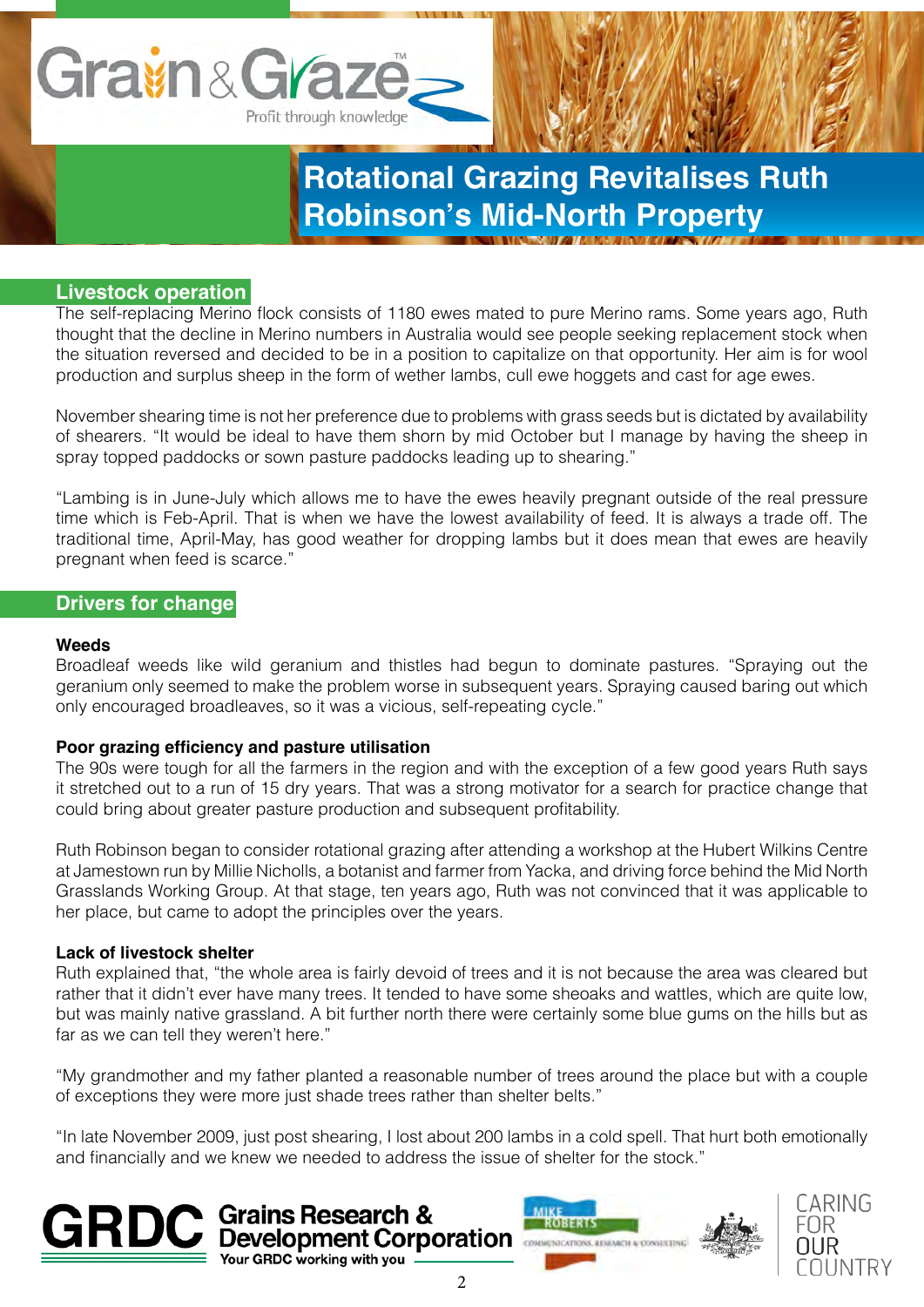

### **Key Strategies**

### **Crop rotations and consideration of 'pasture cropping'**

Intensive cereal cropping is being replaced by rotations that will allow better control of annual grasses. Crop rotations are currently in a state of flux during discussions with the sharefarmers and the agronomist. Some less productive or rocky ground, previously cropped, has been taken out of the cropping rotation and treated as purely pasture paddocks.

"We have made the change to vetch before cereal cropping this year with the idea of building up the nitrogen levels in an attempt to save some money on fertilisers and provide some sheep feed at the same time. I have restricted the cropping activities to the better cropping paddocks."

Ruth is interested in the concept of pasture cropping but is not able to crop the ground where her best native pasture is. In areas where she is permitted to crop, the practice would not fit with sharefarming as a lower crop yield can be the trade off to growing some of these pasture species in competition with the crop.

### **Livestock strategies**

### **Shelter belts**

Ruth has been working on a plan to grow shelter and shade belts. "Sheep really look for shade in summer as well as wind shelter in winter. So far I have been planting seedlings rather than direct seed." Some areas of creeks have also been protected totally from grazing and have regenerated well.



 *Shelter belt tree lines*





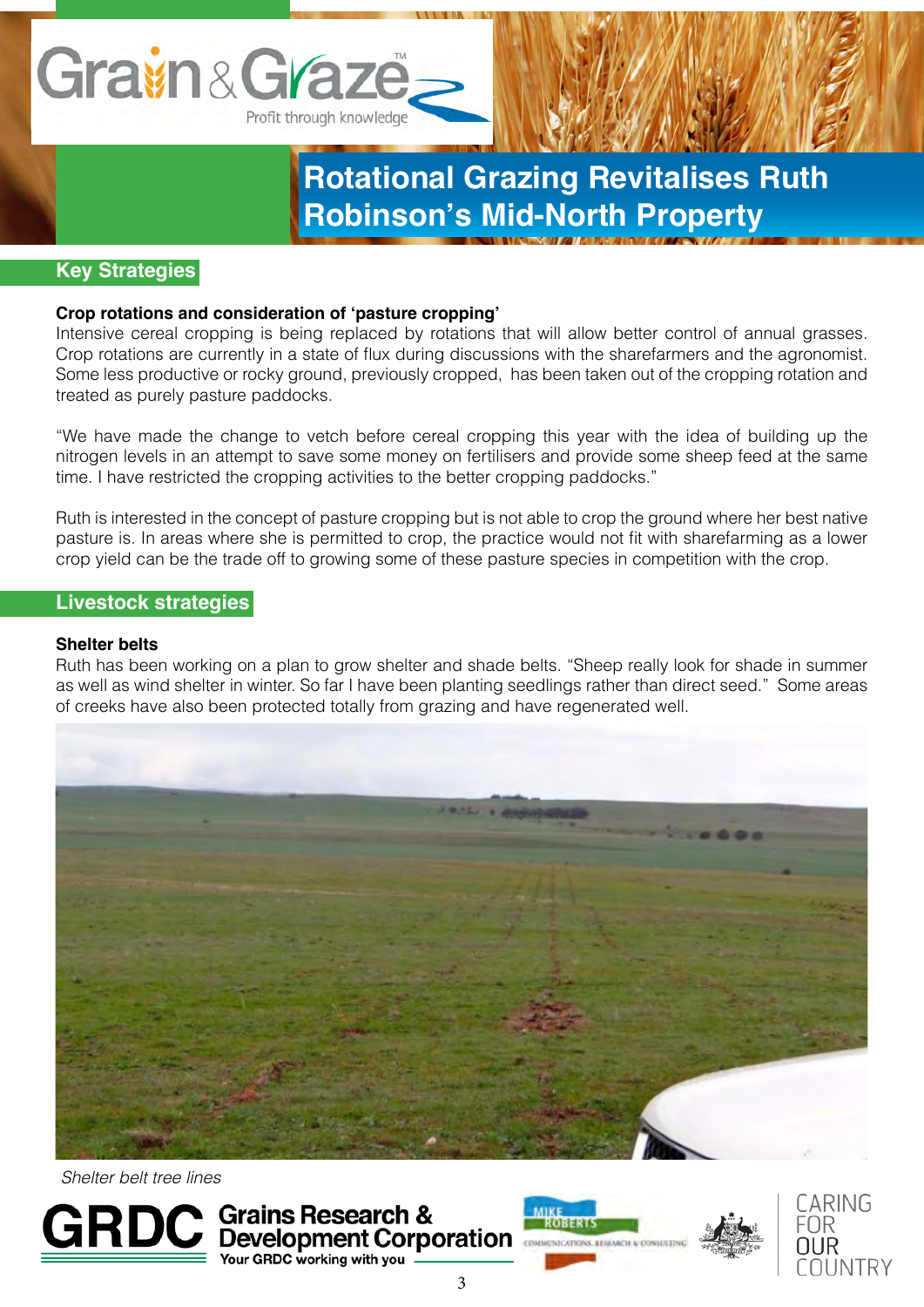

### **Develop a rotational grazing plan**

The real impetus to develop a rotational grazing plan came after the purchase of more land in Dec 2007 that had existing native pasture."

"The initial swing to rotational grazing was done by producing fewer mobs of more sheep. That is still the case because I can't subdivide the cropping paddocks and leave a realistic paddock for the share farmers to crop. However, on the paddocks that I am reserving purely for grazing I have done quite a bit of subdivision and more is planned."





MIKE

**ROBERT** 

COMMERCATIONS RESEA

**Grains Research &** 

Your GRDC working with you

**Development Corporation**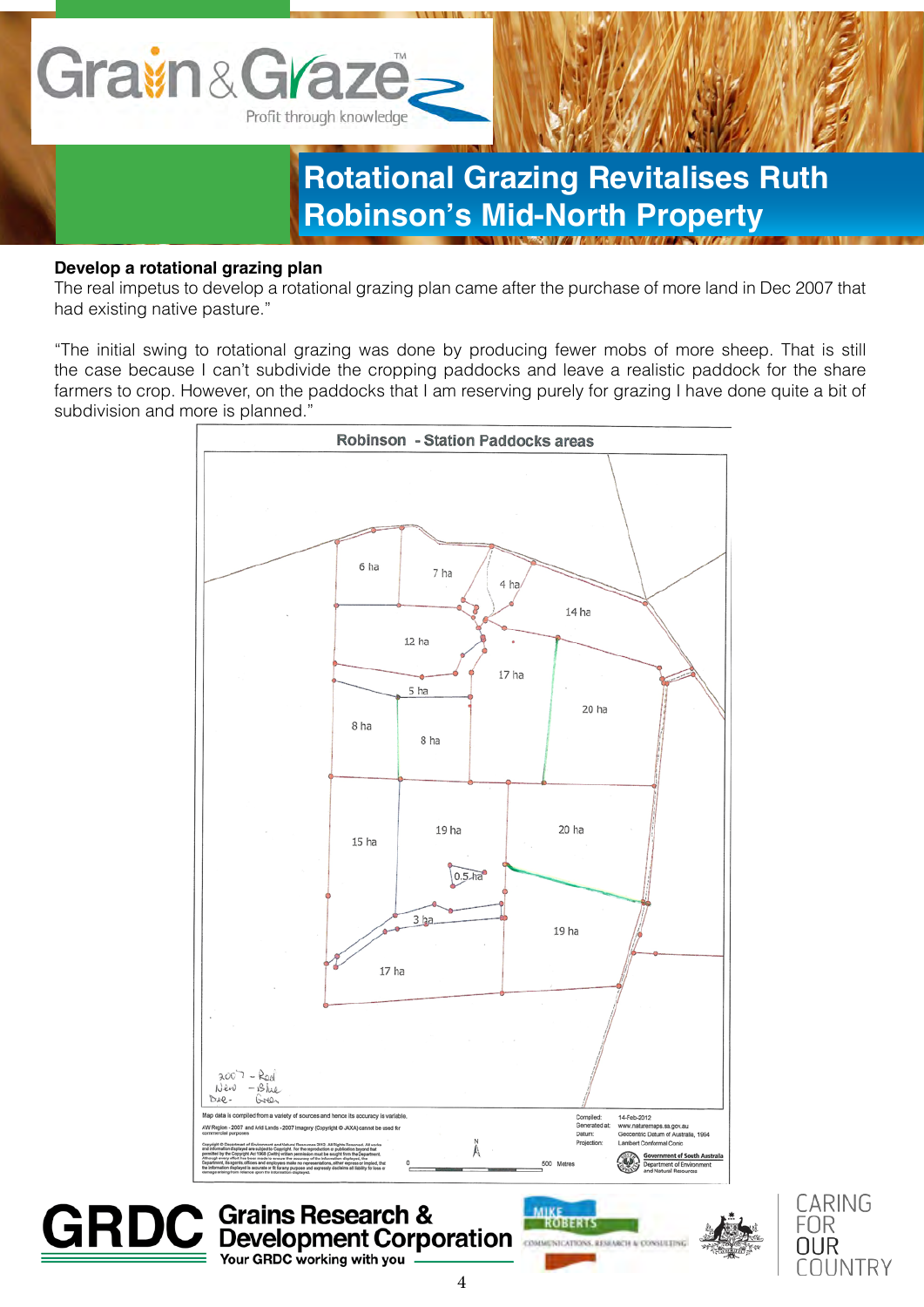

Ruth tries to minimize the time spent feeding sheep so she is able to help in her husband's business. "Part of the reason I lamb when I do is to avoid hand feeding in autumn. We try to match the feed curve to when the pasture is growing. So one of the reasons for the shift to rotational grazing is an attempt to better utilize what feed I have and avoid hand feeding."

To increase the total supply of feed by resting the pastures is an aim of rotational grazing. The basis is to have a heavy stocking density for a short period of time and then remove stock for a decent length of time so that each paddock or each area is rested for much longer than it would be under a set-stocking scheme.

Daniel Schuppan explained, "with higher stocking pressure for short periods of time you get more even grazing across your paddock and less selective grazing. You don't get sheep camps, tracking and some areas of the paddock with rank pasture while other areas have short pasture. You are increasing your feed utilization and also resting the pasture to allow it to grow and recover. The length of rest tends to vary with the rainfall, the number of paddocks in the rotation and the number of sheep in the system."

Ruth put each of her three mobs of lambing ewes in a discrete part of the farm, each with several paddocks that can be used as a little rotational grazing cell. Each cell has 3-6 paddocks that sheep are rotated through. "It is very difficult to forcibly shift them when they are lambing, almost impossible without mismothering them, but you can just open a gate and let them drift through on their own quite safely."

"We are not yet doing any strip grazing. Electric strip fencing is probably something I will look at on these bigger paddocks that I've left for cropping."

### **Encourage native grasses**

With fencing costs so high, much of this subdivision has only been possible by the receipt of various NRM or Hotspot Biodiversity grants. "These grants have been centered around and gained because the block we bought in 2007 had good remnant native vegetation worth protecting."

Ruth stresses the importance of contact with some key people such as farmer Millie Nichols and Anne Brown from Greening Australia who provides technical vegetation advice on behalf of the local NRM Board. "The two of them often work together. They are extremely encouraging and knowledgeable about plant species. Anne was a forester before working with grasses and shrubs; and Millie has farming experience and a strong grazing background. They are both involved with a group called Mid North Grasslands Working Group that has been around for 10-15 years promoting regeneration of native pastures."

Keen to identify and encourage more perennial plant species suited to her area, Ruth has worked with Michael Wurst of Rural Solutions SA in Jamestown to establish some native pasture trial plots to look at establishment and spread of various species.

"The native grasses here consist of a mixture of winter and summer species. The summer active species are a good foil for the remaining paddocks that grow clovers and grasses in winter and nothing useful in summer. I have two paddocks of established lucerne that is not a bad summer feed but plants are spaced quite far apart with little of value in between. I would be really pleased if I could establish wallaby grass in between but so far attempts to do that have not been successful."







∩I INTR`

**GRDC** working with you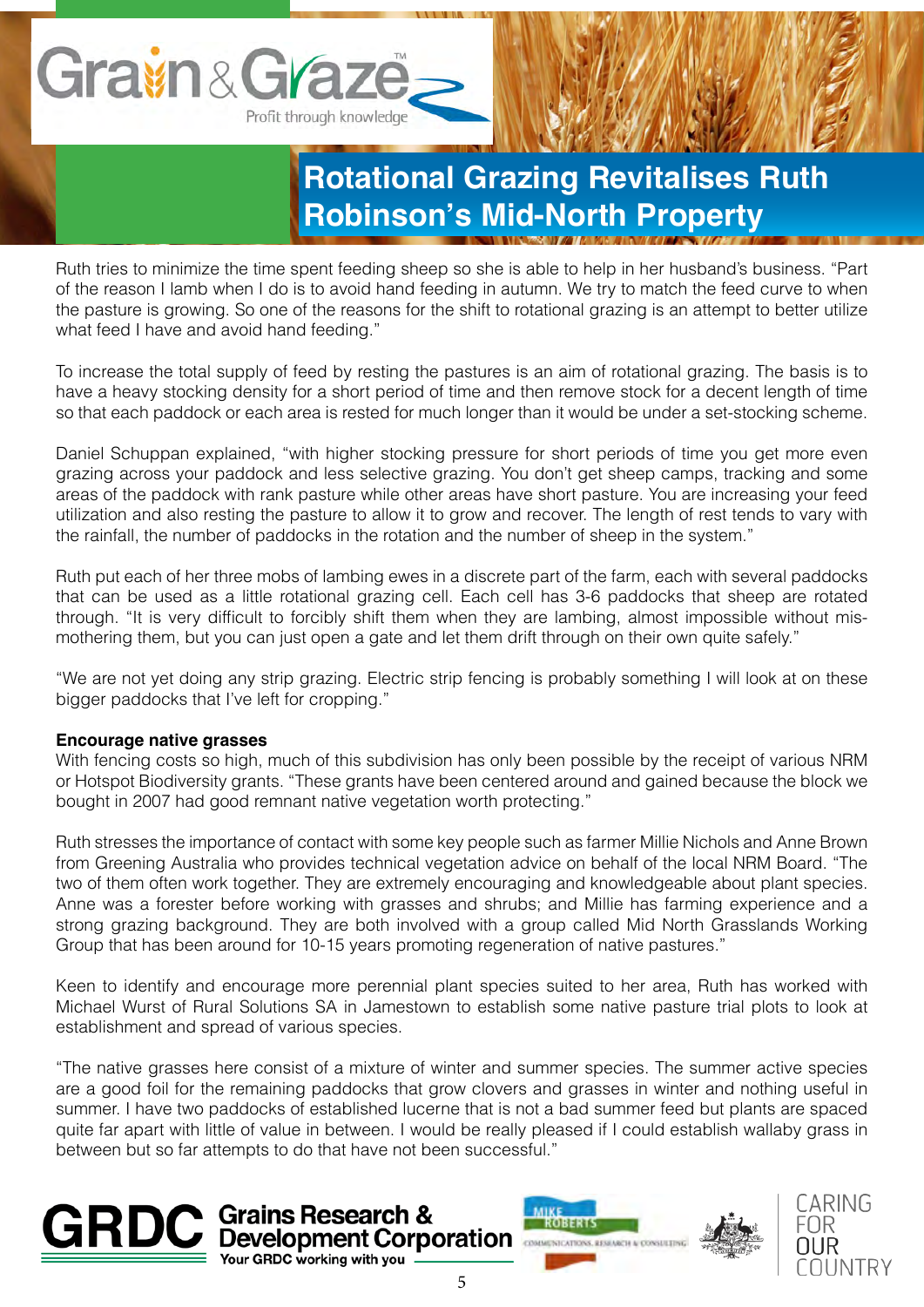

### **Five years on – has the carrying capacity changed?**

Ruth finds this a hard question as sheep numbers have increased at the same time as land acquisition and all while grazing methods have been changing. "My gut feel is that I am able to run more sheep because of the rotational grazing than I would otherwise. It could be 10-15% more."

"This has been a very short feed year and while it may have resulted in sheep being in slightly less condition and slightly fewer lambs I think I would have to have hand fed but for the rotational grazing."

Daniel Schuppan added that, "you held your wether lambs over and probably took some of your feed away from the ewes. So you actually increased your stocking rate AND you didn't hand feed."

### **Progress toward goals**

#### **Weeds**

"I have aimed to produce more feed and have less invasive broad leafed weeds. I think I am succeeding. I certainly have less wild geranium. It is a flat weed that puts up a seed head, which then corkscrews and buries into wool and eyes and fingers."

"On the area outside of the 160ha of native vegetation I have more native pasture appearing on the cropping paddocks. There are a couple of paddocks not cropped for 8-10 years that have quite a bit of speargrass and New Holland daisy. I think that is attributable to two things – one is the grazing management because they are not being eaten all the time and another is the fact that we have had some fairly decent summer rainfalls which have encouraged the perennial and summer active native plants." Cropping ground depleted of native species tends to produce mainly weeds in response to summer rain.

### **Ground cover**

"Our ground cover has increased significantly. In the pasture paddocks the goal would be 100% ground cover 100% of the time. I think we are at about 85% now. When we started the program it was maybe 50- 60% and that varied across the farm."

Because the ground cover is so much better, a lack of runoff to fill dams is a problem in some paddocks.

"The combination of altered farming practices in the last decade and the dry years certainly meant that I needed to look at alternative sources of water in several paddocks which had relied on what had been permanent dams."

### **Total available feed and mixed nutrition**

There has been dramatic improvement in the density of species in the native pasture block. "They are just more evident and their percentage of the total available feed has increased."

Ruth also thinks the sheep are benefitting from the mixture of feed available to them. "They get the barley grass and Salvation Jane in the pasture phase of the cropping Ruth Robinson in paddock showing excellent ground cover







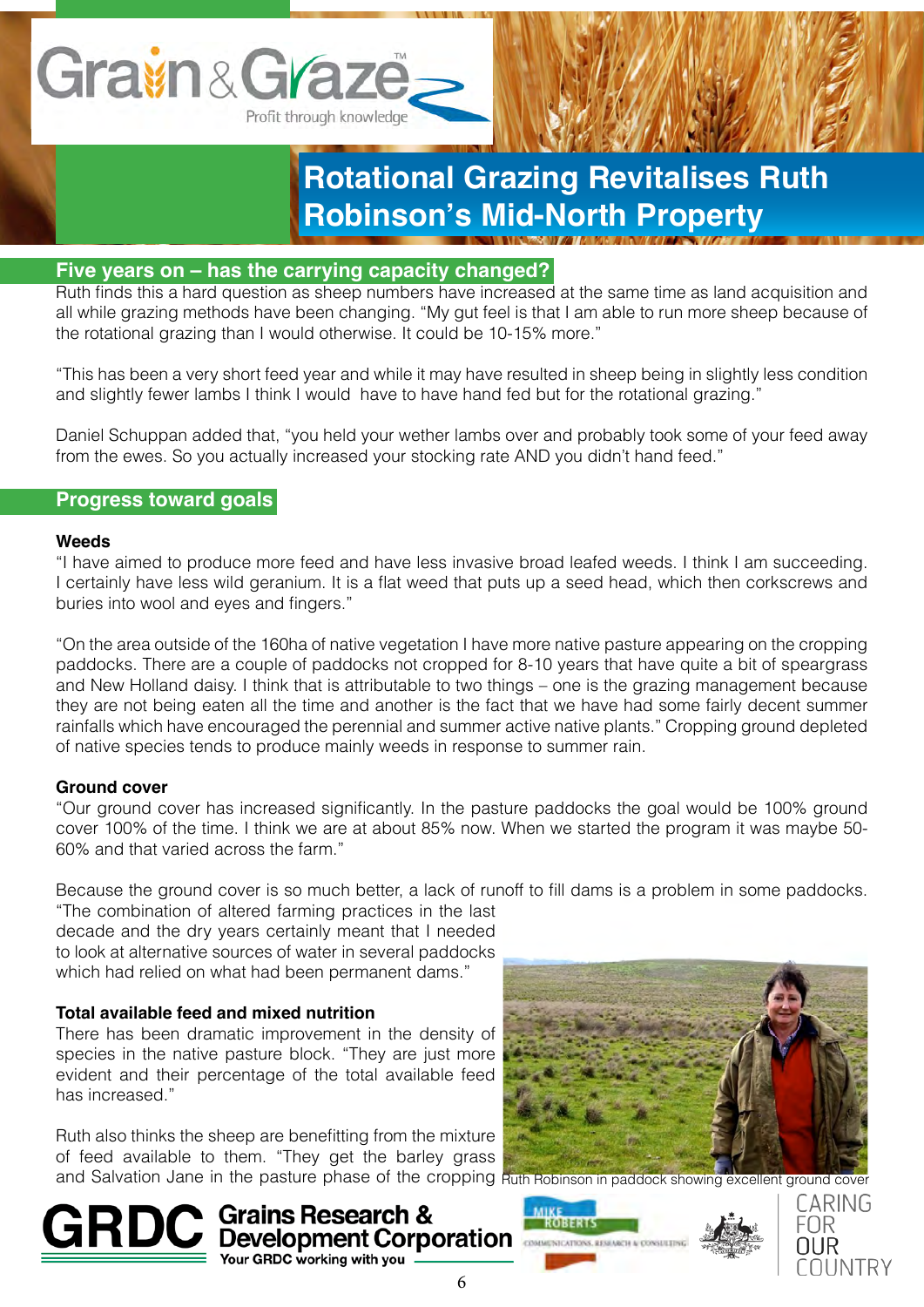

paddock and native grasses on the grazing paddock. By running across the whole place within a year they are getting a good mix of nutrition."

Daniel. Schuppan notes that, "Ruth is also building up her 'feed wedges'. Stubbles are available so pastures can rest but she still relies on a rotational system for most of her grazing. Lambs are weaned onto spraytopped paddocks and feed paddocks so that part of the system works throughout the year too. Feed is not limited to one source. Ruth can best manage that feed at the time she wants to use it through rotational grazing."

### **Worm control**

Daniel Schuppan notes other benefits; "with sheep grazing stubbles over summer the native pastures get a break from worms during that time. Pasture height might also influence fewer larvae being ingested. Rather than keeping native pastures really short with set stocking where they are always eaten, rotational grazing can keep them about 10-15cm high. The majority of worm larvae concentrate in the pasture below 5cm so sheep ingest fewer on higher pastures. Fecal egg counts have shown a reduction since the introduction of rotational grazing."

### **Workload**

There are fewer mobs of sheep for Ruth to check but the counter to that is that they need to be shifted more frequently, at least weekly and sometimes every 2-3 days.

She finds that it doesn't take long to shift the stock and because they are handled and observed more frequently, problems are spotted earlier. "I can assess things like condition and pasture growth more easily now. With set stocking you would put them in a paddock and effectively leave them there and forget them for three months so this is really a change of mindset."

### **Native tree regeneration**

Self-propagation of trees is not yet evident in grazing areas, however yackas have re-established from butts in one paddock where set stocking had decimated them. "Speargrass, wallaby grass, sheep burr, brush wiregrass, a little fern and a chocolate lily can easily be found in the same paddock."

### **Weighing it all up**

On the negative side Ruth says that changing to rotational grazing can be "a bit of a tie. You can't just nick off for a week without having someone lined up to shift sheep. My husband will tell you I'm married to the place and he finds it difficult to get me away anywhere for very long."

Having said that she sees the benefits of more feed, healthier sheep and the satisfaction of 'the buzz' about the development of the native pastures. I guess I'm a bit of a greeny at heart."

Ruth concedes that she is optimising productivity to suit her situation as opposed to maximizing productivity. If maximizing were the goal it might require a greater time commitment as well as more inputs of fertilizer and pasture species.

With the labour of hand feeding all but gone and fewer mobs to look at Ruth thinks that rotational grazing has saved her many hours over the last twelve months in a season where she would have been feeding set

Grains Research &

Your GRDC working with you